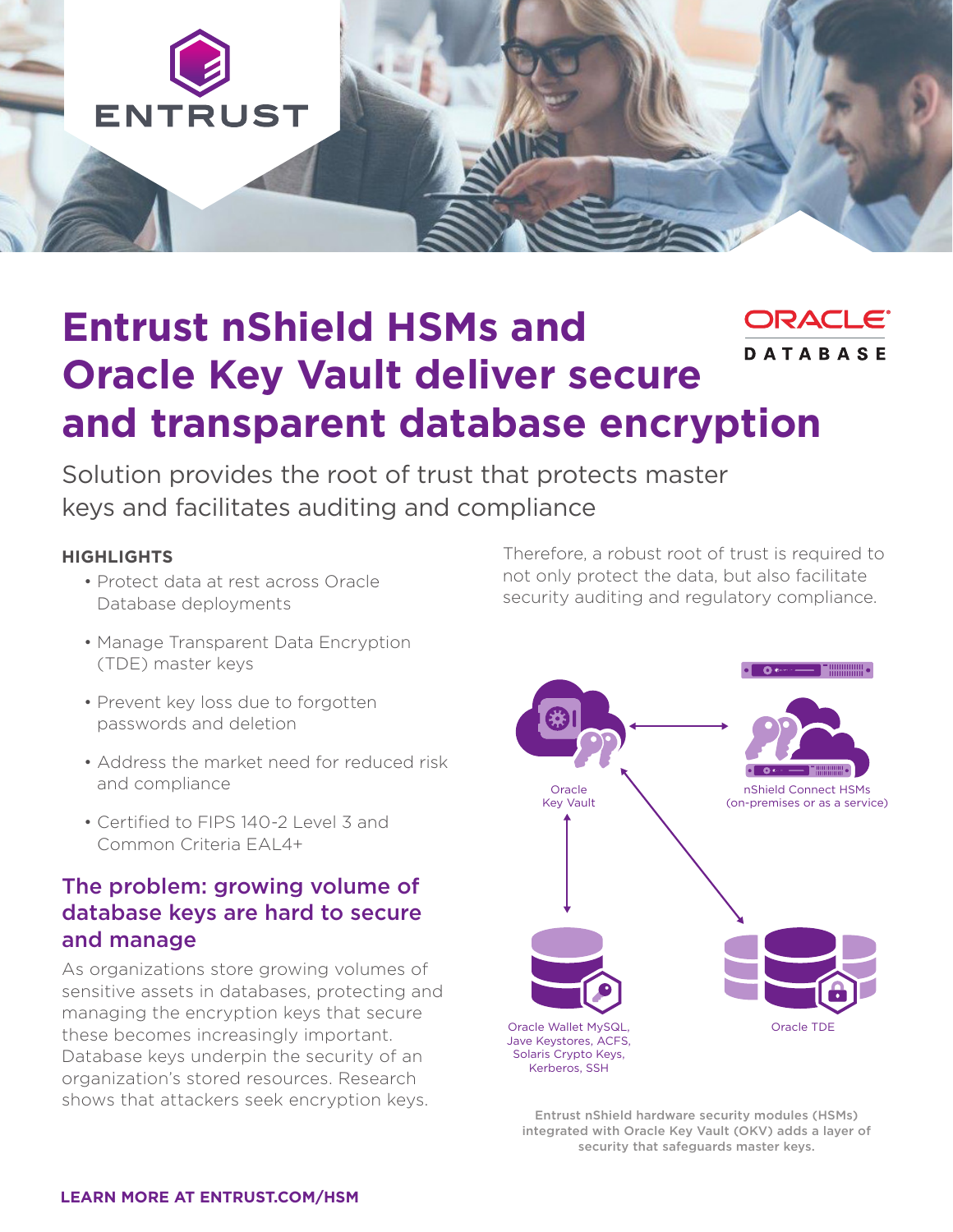# The challenge: establishing consistent security policies over the use of database keys and ensuring their availability

With more database encryption keys to protects and manage, organizations need to ensure that key lifecycle policies are consistently applied for auditing and compliance. Equally important, organizations need to ensure database keys are available when needed by the applications. Theft, loss, or accidental deletion of keys can have severe operational consequences. Master keys used to secure operational keys require the highest level of protection to ensure they are isolated from physical and software attacks.

## The solution: Oracle Key Vault with Entrust HSM root of trust

Oracle Key Vault (OKV) is a master key manager that stores encryption keys for thousands of on-premises and/or cloudbased databases. As the recommended key manager for Oracle Database, OKV centrally manages TDE keys, Oracle Wallets, Java Keystores, and credential files such as SSH, Kerberos keytabs, and others.

OKV supports Entrust nShield® Connect HSMs on-premises or in the cloud as its root of trust for enhanced security and to facilitate auditing and regulatory compliance. Safeguarding users' keys and credentials, nShield HSMs generate and store the master key that protects OKV encryption keys. The FIPS 140-2 Level 3 and Common Criteria EAL4+ certified nShield HSMs enable customers to meet compliance requirements using practices recognized by auditors.

# Why use nShield HSMs with Oracle Database and Oracle Key Vault?

Encryption keys handled outside the cryptographic boundary of a certified HSM are significantly more vulnerable to attacks, which can lead to compromise of critical keys. nShield HSMs are a proven and auditable way to secure valuable cryptographic material. Entrust nShield HSMs together with Oracle Key Vault deliver comprehensive logical and physical protection of the master keys. nShield Connect HSMs and nShield as a Service (nSaaS) enable Oracle Database customers to:

- Secure the OKV master key within a carefully designed cryptographic boundary that uses robust access control mechanisms, so the key is only used for its authorized purpose
- Ensure master key availability by using sophisticated management, storage, and redundancy features to guarantee it is always accessible when needed by Oracle TDE
- Deliver superior performance to support demanding on-premises and cloud based database applications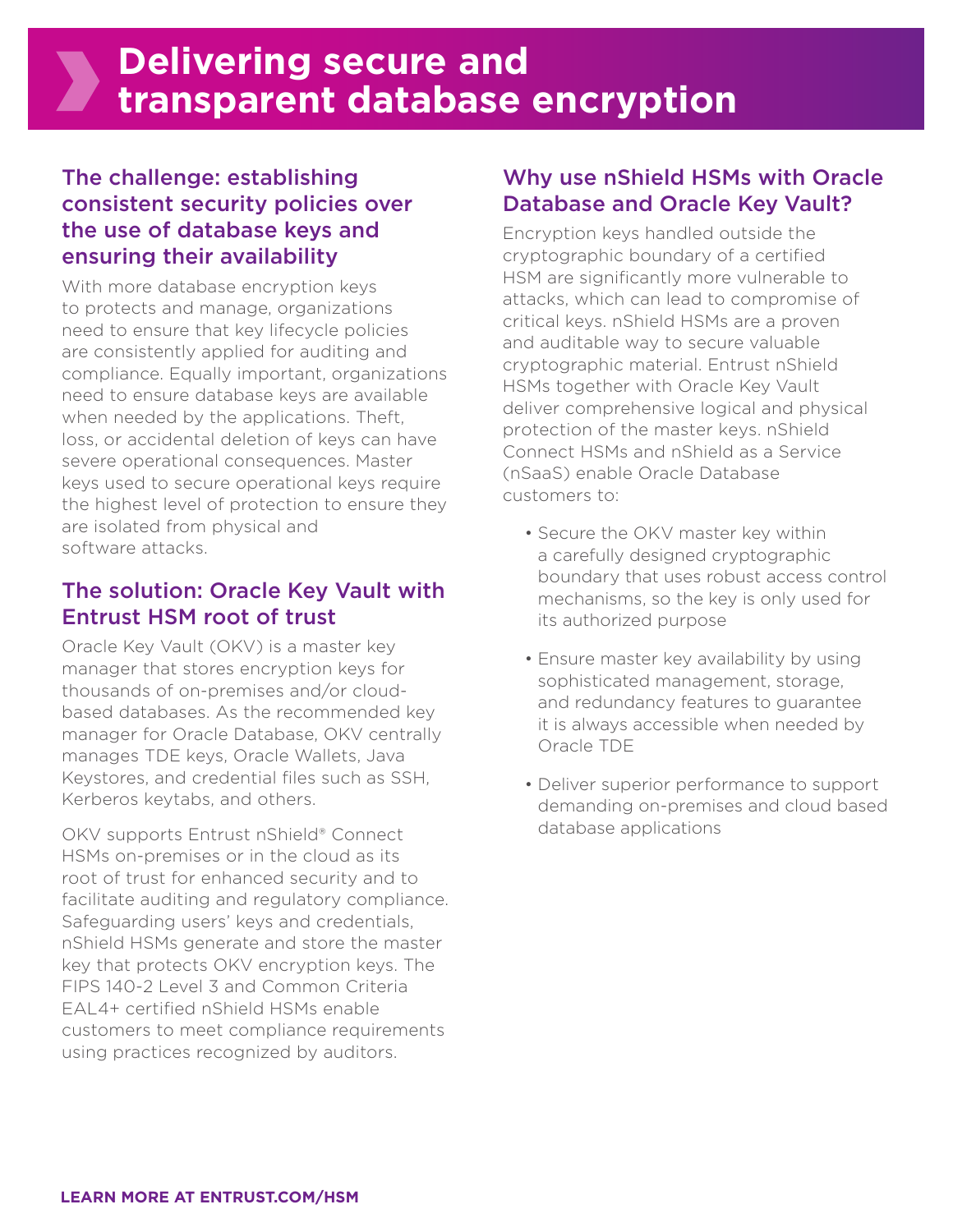# Entrust HSMs

Entrust nShield HSMs are among the highest-performing, most secure and easy-to-integrate HSM solutions available, facilitating regulatory compliance and delivering the highest levels of data and application security for enterprise, financial and government organizations.

Our unique Security World key management architecture provides strong, granular controls over access and usage of keys.

## **Oracle**

Oracle is a global provider of enterprise cloud computing. The company empowers businesses of all sizes on their journey of digital transformation. Oracle Cloud provides leading-edge capabilities in software as a service, platform as a service, infrastructure as a service, and data as a service. The purpose built Database solution:

- Enables compatible cloud and on-premises deployments
- Secures data at all layers off-line, on-line, and in transit
- Provisions quickly to supports high-performance workloads

#### www.oracle.com

### Learn more

To find out more about Entrust nShield HSMs visit **entrust.com/HSM**. To learn more about Entrust's digital security solutions for identities, access, communications and data visit entrust.com